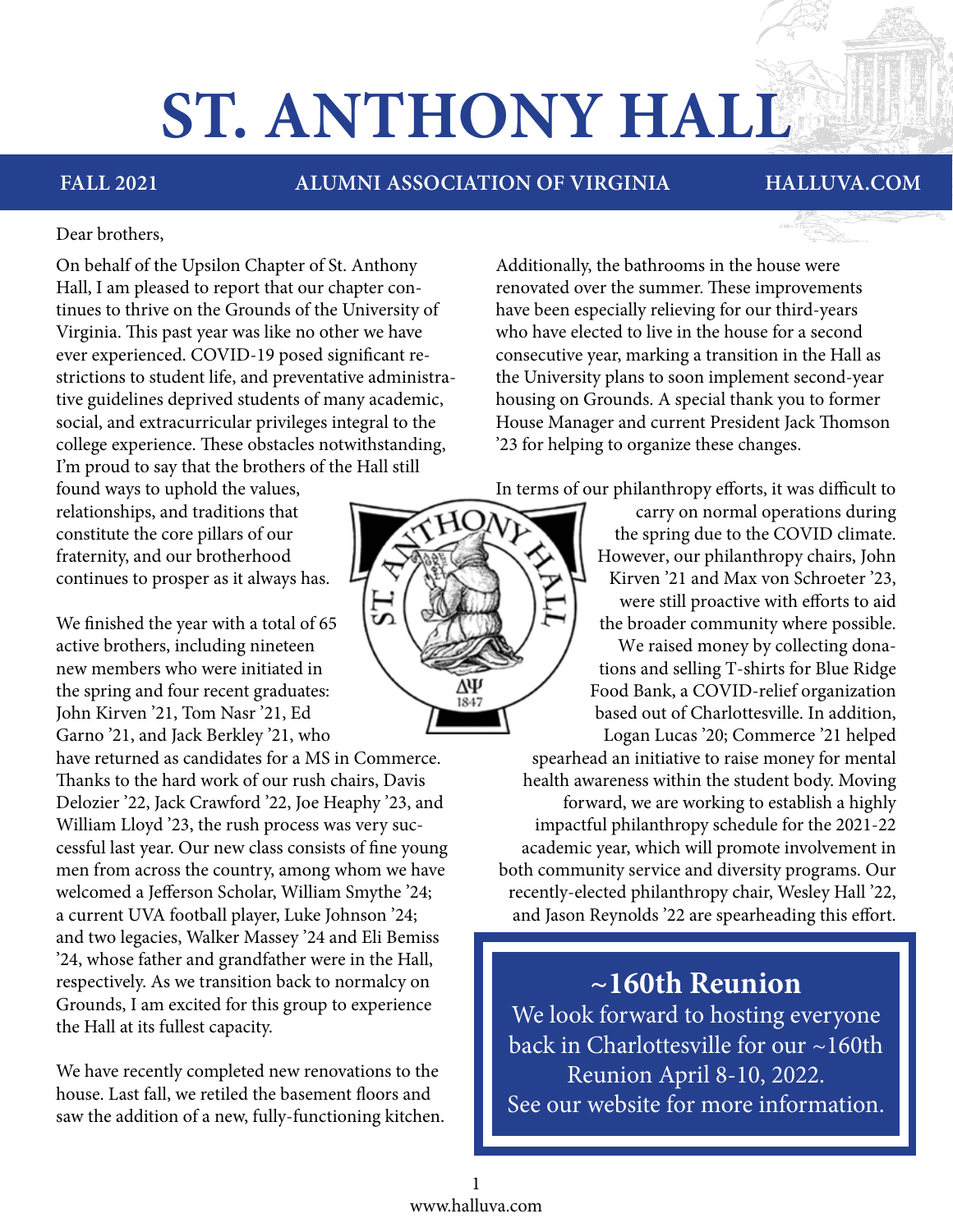Internally, the Hall saw incredible internal growth in recent months. Amid the pandemic, presidential election, and nationwide issues of racism and social injustice, our brotherhood experienced newfound uncertainties and stresses on a daily basis. As a product of these trying times, our chapters has grown in remarkable ways. On several occasions throughout last year, every brother meaningfully contributed to conversations that tested our personal convictions and strengthened our bonds immensely. These lessons we've learned hvae certainly carried over into this year, and I feel as though the quality of our brotherhood has never been stronger.

Much of this success can be attributed to the recent class of Upsilon graduates. While the rest of us are experiencing a relatively normal academic semester this fall, these brothers spent their final three semesters in Charlottesville during a time that proved to be anything but normal. And yet, despite poor circumstances, their attitudes remained consistently positive. When given the opportunity, they never failed to demonstrate the core values of the Hall to the younger classes whose first impressions were otherwise extremely unconventional.

Speaking on behalf of all the current active brothers, their leadership during this time did not go unnoticed, and I am more than grateful for all of their contributions to the Hall during their time at UVA.

Looking ahead, I am very excited about this year for the Hall. The administration has required that all students become fully vaccinated before returning to Grounds in the fall, and in exchange they have promised to reopen the University and allow several in-person events to continue as they did prepandemic. There is much to look forward to, and I hope that we will finally be able to host the 160th Reunion in April following two years of postponement. In the meantime, I hope that everyone is staying stafe and enjoyed their summer.

YITB, Will Smith Btfiqq. Upsilon '19

### **ST. ANTHONY HALL BROTHERS**

### **SPRING 2018 PLEDGE CLASS**

**Frank Santiago Anello** Chatham High School | Chatham, NJ

**Wilson St. Clair Bedell** St. Christopher's School | Richmond, VA

**Jack Scripps Berkley** The Meadows School | Las Vegas, NV

**Luke Robinson Bitler** Phillips Andover | New York, NY

**Ballard MacMillan Brown**  Deerfiled Academy | Crestwood, KY

**Samuel William Cain**  St. Christopher's School | Richmond, VA **John Michael Damgard III** St. Christopher's School | Richmond, VA

**Jefferson Gladden Dockter** Marist School | Atlanta, GA

**Shane Patrick Ford** Delbarton School | Ridgewood, NJ

**Ryan Walter Fulmer** Norfolk Academy | Virginia Beach, VA

**Brock Christian Gardner** Darlington School | Dallas, TX

**Edmund Forsythe Garno IV**  Haverford High School | Haverford, PA

**Zak Louis Gelfond** The Avenues School | New York, NY

**William Richmond McDaniel** Woodberry Forest School | Fredericksburg,VA

**Thomas Mounzer Nasr** Bradfield College | Charlottesville, VA

**John Hughes Page**  Episcopal High School | Alexandria, VA

**John Clay Sell** Highland Park | Charlottesville, VA

**Christopher Gresham Walmsley** Woodberry Forest School | Charlottesville, VA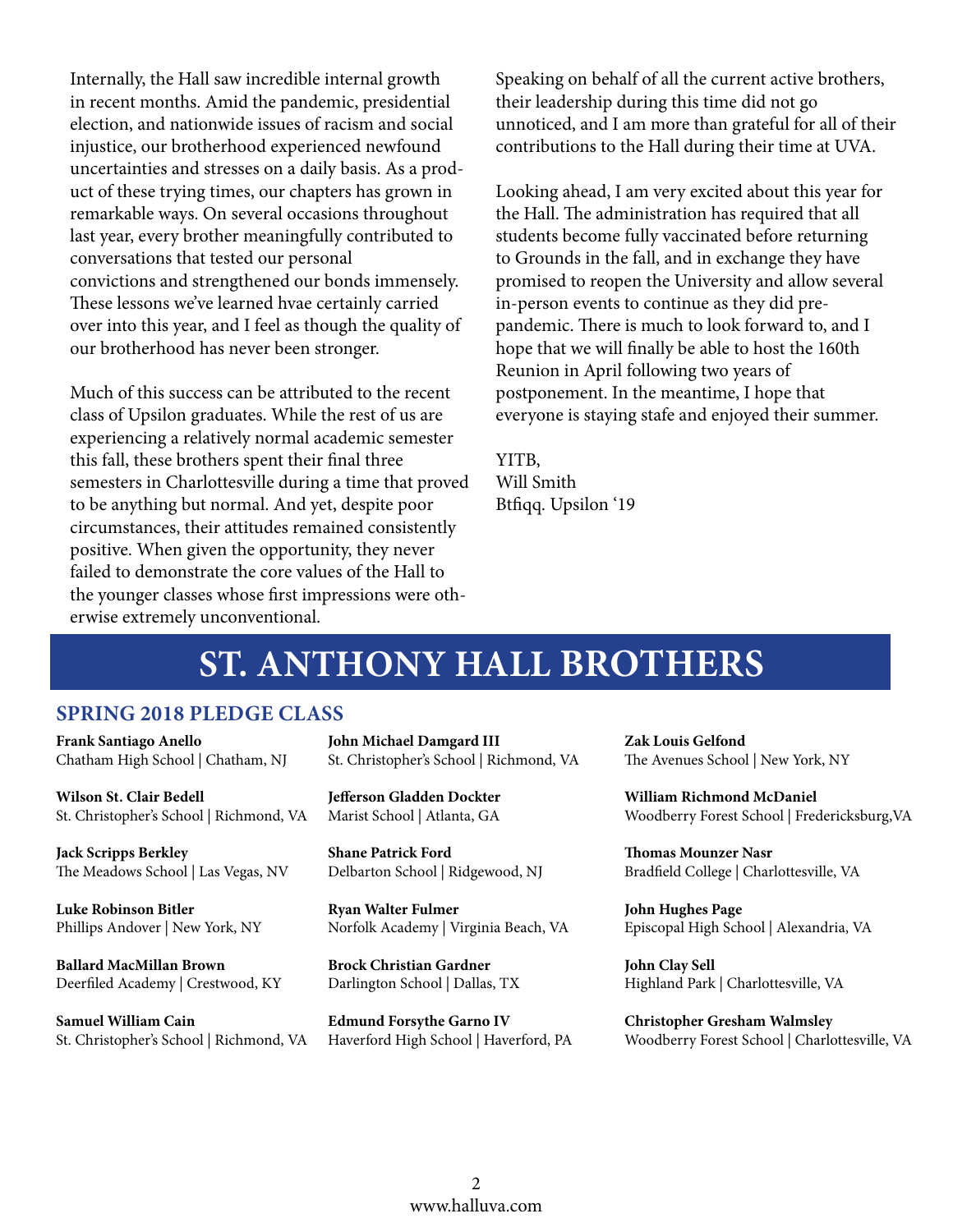### **SPRING 2019 PLEDGE CLASS**

**William Eliot Bird** The Collegiate School | Richmond, VA

**Samuel Thomas Blumer** Myers Park High School | Charlotte, NC

**Nicholas John Bourdeau** St. George's Independent School | Collierville, TN

**Jack Woodley Crawford** Montgomery Bell Academy | Nashville, TN

**Mark Andrew Crawford** Bronxville High School | Bronxville, NY

**Davis Prince DeLozier** Webb School of Knoxville | Knoxville, TN

**Theodore Jack Edwards** St. Christopher's School | Richmond, VA

### **SPRING 2020 PLEDGE CLASS**

**Robert Arthur Bigelow** Montclair High School | Montclair, NJ

**Turner Yates Carlson** John Burroughs School | Saint Louis, MO

**William Jude Carlon** Saint Xavier High School | Louisville, KY

**Michael Thomas Hamilton** Corona Del Mar High School | Newport Beach, CA

#### **SPRING 2021 PLEDGE CLASS**

**Thomas Jackson White Archie** Jr. The Taft School | Darien, CT

**Eli Lockert Bemiss** St. Christopher's School | Richmond, VA

**Gray Nightingale Broaddus** St. Christopher's School | Richmond, VA

**Charles Carter Claiborne** Woodberry Forest School | Richmond, VA

**Richard Fenner Cummins** Montgomery Bell Academy | Nashville, TN

**Caii Julii DeGregorio** Delbarton School | Wyckoff, NJ

**Brendan Sean Duffy** Newport Harbor | Newport Beach, CA **Kenneth John Wesly Hall** Montgomery Bell Academy | Nashville, TN

**John Thompson Hamlin** Episcopal School of Dallas | Dallas, TX

**John Clarence Kirven** Woodberry Forest School | Raleigh, NC

**Derek James Piccinich** The Lawrenceville School | New York, NY

**Joshua Michael Reiss** St. Anne's Belfield Academy | Charlottesville, VA

**Jason Montgomery Reynolds** Phillips Academy Andover | Stoneville, NC

**Paul Esteban Rodriguez** Harvard-Westlake School |Los Angeles, CA

**Joe Aldunate Heaphy** St. Anne's Belfield | Charlottesville, VA

**William James Lloyd** Charlotte Latin School | Charlotte, NC

**Peter James Mazeine** Charlotte Country Day School | Carlotte, NC

**Connor William Murphy** Episcopal School of Jacksonville | Jacksonville, FL

**Harry Hafling Farley** St. Christopher's School | Richmond, VA

**Cameron Reagan Greene** Western Albemarle High School | Charlottesville , VA

**Harwell Samuel Harrison** St. Christopher's School | Richmond, VA

**Lucas Thomas Johnson** Peddie School | Falmouth, ME

**Thaddeus Jackson Jones** St. Anne's Belfield | Charlottessville, VA

**William Christian Walker Massey** Middlesex School | Hamilton, MA

**William Vincent Sicola** Memorial High School | Houston, TX

**Porter Brown Simmons** Montgomery Academy | New York, NY

**William John Rodgers Smith** Myers Park High School | Charlotte, NC

**Matthew Riley Temple** Memphis University School | Germantown, TN

**Charles Merritt Tilney** Kinkaid | Houston, TX

**Philip Riegel Weymouth** Deerfield Academy | New York, NY

**Charles Norcross Tilney-Volk** Suffield Academy | Portola Valley, CA

**John William Thomson** Pace Academy | Atlanta, GA

**Maximillian Alexander von Schroeter** Noble and Greenough School | Wellesley, MA

**Fuller Anderson Wise** St. Christopher's School | Richmond, VA

**Bridger Davis Middleton** Brookwood School | Thomasville, GA

**Selik Morishetty** Henrico High School | Glen Allen, VA

**Samuel Will Oldham** Monticello High School | Charlottesville , VA

**Liam Joseph Shields** Marist School | Alpharetta, GA

**William Burch Smythe** Norfolk Academy | Norfolk, VA

**Shrey Vachhani** Norfolk Academy | Virginia Beach, VA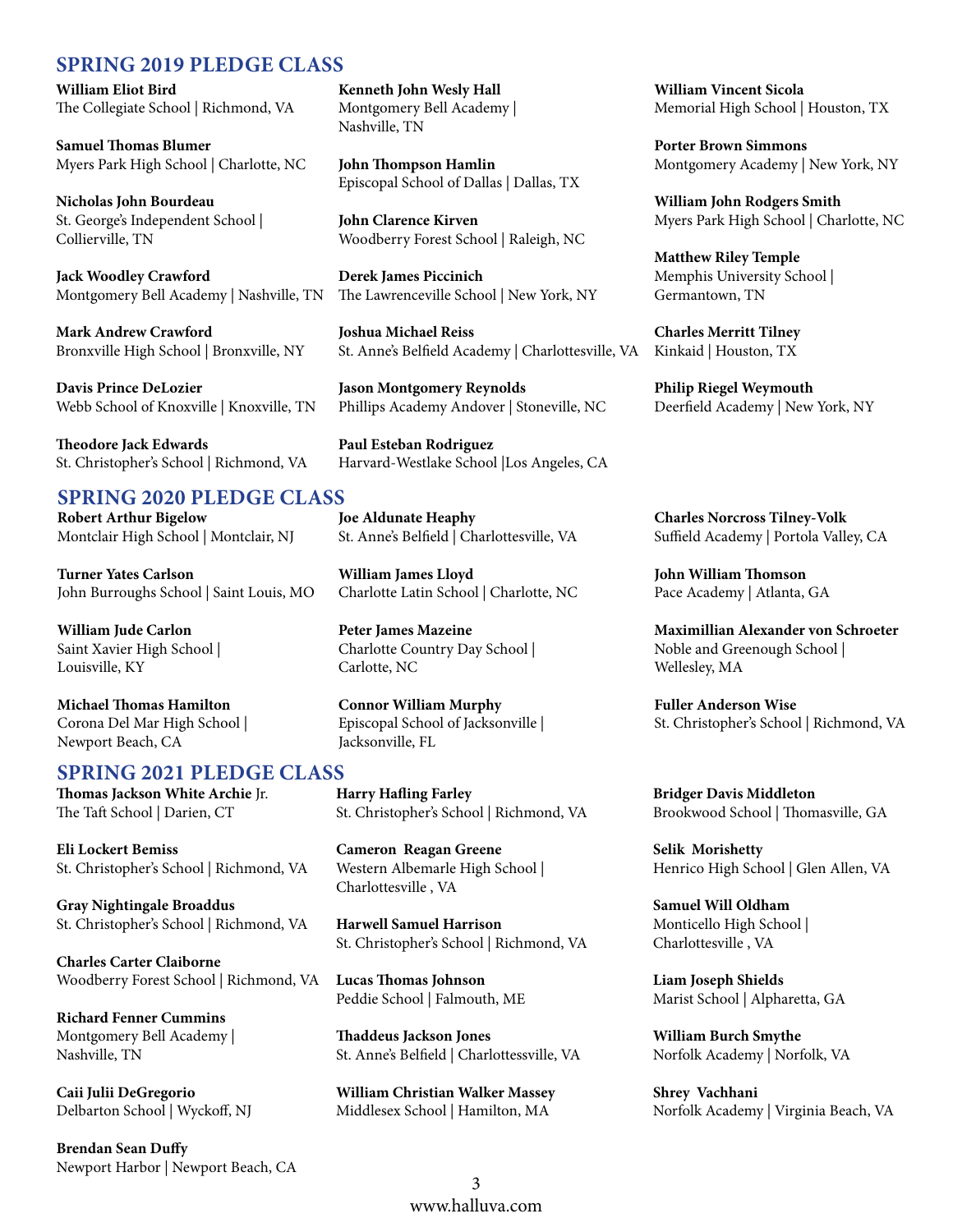## **Brother Profiles**

### **BROWN SIMMONS Y'19**

Montgomery Academy Montgomery, AL



"St. Anthony Hall has and will continue to shape me during my time at the University and beyond. It has been amazing to share experiences with such a diverse group of group of brothers. The friendships, memories, and support within the fraternity are unmatched anywhere else."

### *Accomplishments at the University*

- St. Anthony Hall President
- Class of 2022 Trustee
- Virginia Basketball Academy

### **MAC CRAWFORD Y'18**

Bronxville High School Bronxville, NY



"St. Anthony Hall is much more than a place to me. It is an atmosphere, a bond, and a community home to the deepest friendships. The amount of joy, knowledge and diversity that can be brought within its walls and beyond is extraterrestrial. I will always appreciate the Hall and cannot imagine a UVA experience without it."

### *Accomplishments at the University*

- Hall Social Chair
- Dean's List
- Run Charlottesville Executive Board
- Madison House

### **MERRITT TILNEY Y'19**

The Kinkaid School Houston, TX



"When I think back on my experiences at UVA, I likely won't remember what happened at the random "Late Night" we had in September of 2019, the girl that everybody was obsessed with at the time, or the nightly window breaking wars with SAE. What I will remember, though, are the stories and thoughts people share at B-Night, the deep conversations on 6U porch with my pledge brothers, and the great friendships I have forged with members of St. Anthony Hall.

This fraternity has changed my life, and helped make me into the person that I am today. It is just as important, if not more important, to my experience at the University of Virginia as the classes I attend and the professors I meet. I will be forever thankful for this fraternity and my peers who chose to embark on this journey with me. YITB."

*Accomplishments at the University* 

- St. Anthony Hall Treasurer
- McIntire Investment Institute
- Creating Assets, Savings and Hope
- SuperStarters Tennis
- Dean's List
- Intermediate Honors